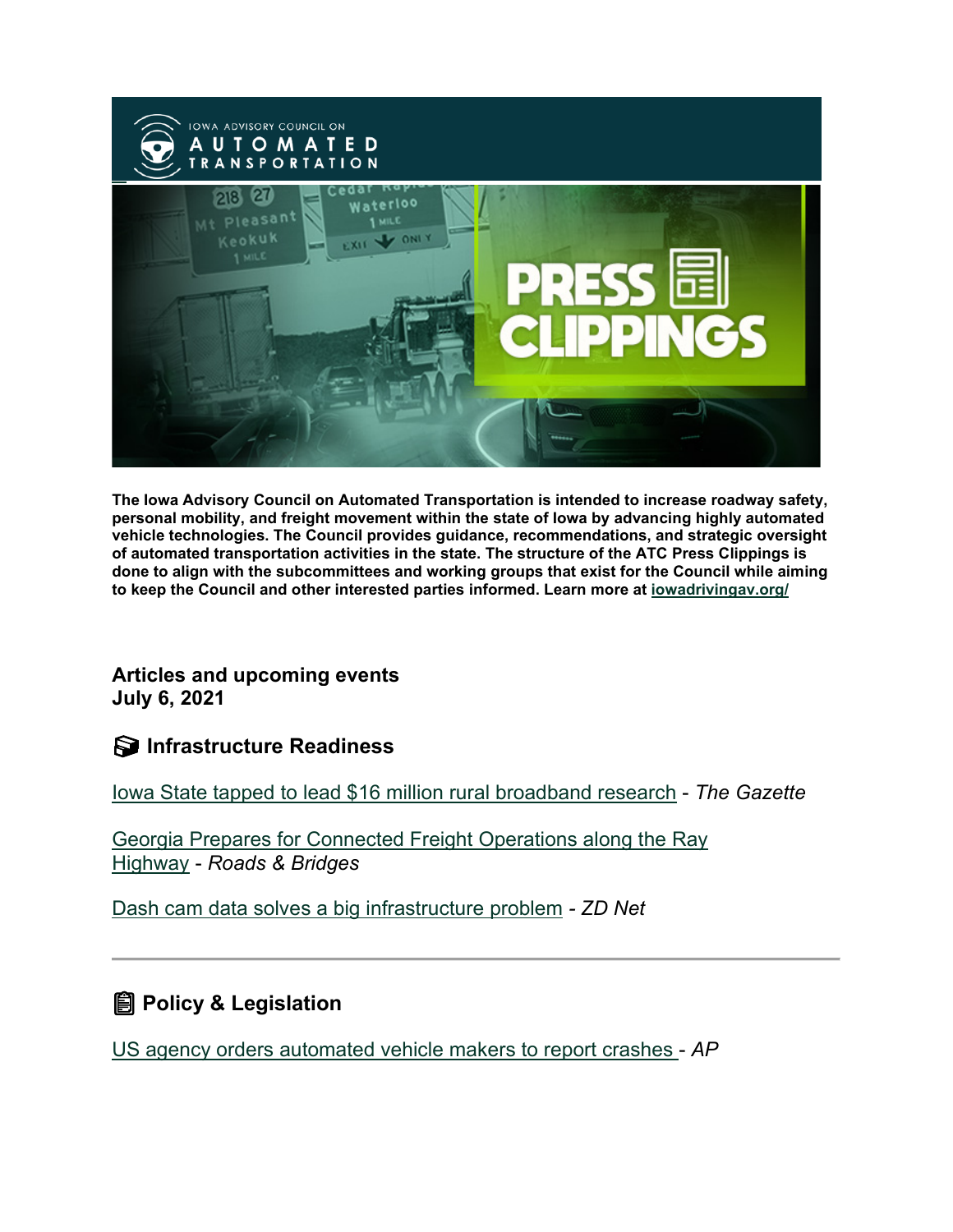[Here's What's Included In The Infrastructure Deal That Biden Struck With](https://www.npr.org/2021/06/24/1009923468/heres-whats-included-in-the-infrastructure-deal-that-biden-struck-with-senators?utm_medium=email&utm_source=govdelivery)  [Senators](https://www.npr.org/2021/06/24/1009923468/heres-whats-included-in-the-infrastructure-deal-that-biden-struck-with-senators?utm_medium=email&utm_source=govdelivery) - *NPR*

[Smart Columbus' next steps on mobility tech](https://www.axios.com/columbus-mobility-technology-dce81573-6ea5-4844-96cc-bbc58097c3ce.html?utm_medium=email&utm_source=govdelivery) *- Axios*

## **Example 2** Economic Development

Biden's infrastructure [plan would cut U.S. debt and slightly increase economic](https://www.cnbc.com/2021/06/30/biden-infrastructure-plan-would-cut-us-debt-add-to-gdp-wharton-study.html?utm_medium=email&utm_source=govdelivery)  [growth, Wharton study finds](https://www.cnbc.com/2021/06/30/biden-infrastructure-plan-would-cut-us-debt-add-to-gdp-wharton-study.html?utm_medium=email&utm_source=govdelivery) - *CNBC*

[Tech Giants Make Push Into Autonomous Driving](https://www.ttnews.com/articles/tech-giants-make-push-autonomous-driving?utm_medium=email&utm_source=govdelivery) - *Transport Topics*

[Startup's plan to smarten the school ride](https://www.axios.com/zum-smart-school-bus-transit-ab0623ab-eb7f-49fd-bacb-0f447761e83c.html?utm_medium=email&utm_source=govdelivery) *- Axios*

## **Public Safety & Enforcement**

[NHTSA Orders Crash Reporting for Vehicles Equipped with Advanced Driver](https://www.nhtsa.gov/press-releases/nhtsa-orders-crash-reporting-vehicles-equipped-advanced-driver-assistance-systems?utm_medium=email&utm_source=govdelivery)  [Assistance Systems and Automated Driving Systems](https://www.nhtsa.gov/press-releases/nhtsa-orders-crash-reporting-vehicles-equipped-advanced-driver-assistance-systems?utm_medium=email&utm_source=govdelivery) - *NHTSA*

[Zero Traffic Deaths? An Interactive Global Map Shows Where](https://www.forbes.com/sites/tanyamohn/2021/06/27/zero-traffic-deaths-an-interactive-global-map-shows-where/?sh=3084d2155f8d&utm_medium=email&utm_source=govdelivery) - *Forbes*

[Technology is changing transportation, but the NTSB is focused on safety,](https://www.washingtonpost.com/transportation/2021/06/25/ntsb-chairman-robert-sumwalt/?utm_medium=email&utm_source=govdelivery)  [outgoing chairman says](https://www.washingtonpost.com/transportation/2021/06/25/ntsb-chairman-robert-sumwalt/?utm_medium=email&utm_source=govdelivery) *- The Washington Post*

## **Research, Development, Testing & Evaluation**

[Data Centers On Wheels](https://semiengineering.com/data-centers-on-wheels/?utm_medium=email&utm_source=govdelivery) - *Semiconductor Engineering*

[Can AV mapping rely on crowds?](https://www.itsinternational.com/its4/its5/its6/its7/feature/can-av-mapping-rely-crowds?utm_medium=email&utm_source=govdelivery) - *ITS International*

[Smart Bike Predicts Cars' Trajectories, Honks To Warn of Impending Crash](https://spectrum.ieee.org/tech-talk/transportation/safety/smart-bike-protects-itself-against-collisions?utm_medium=email&utm_source=govdelivery) *- IEEE Spectrum*

**D**Upcoming Events